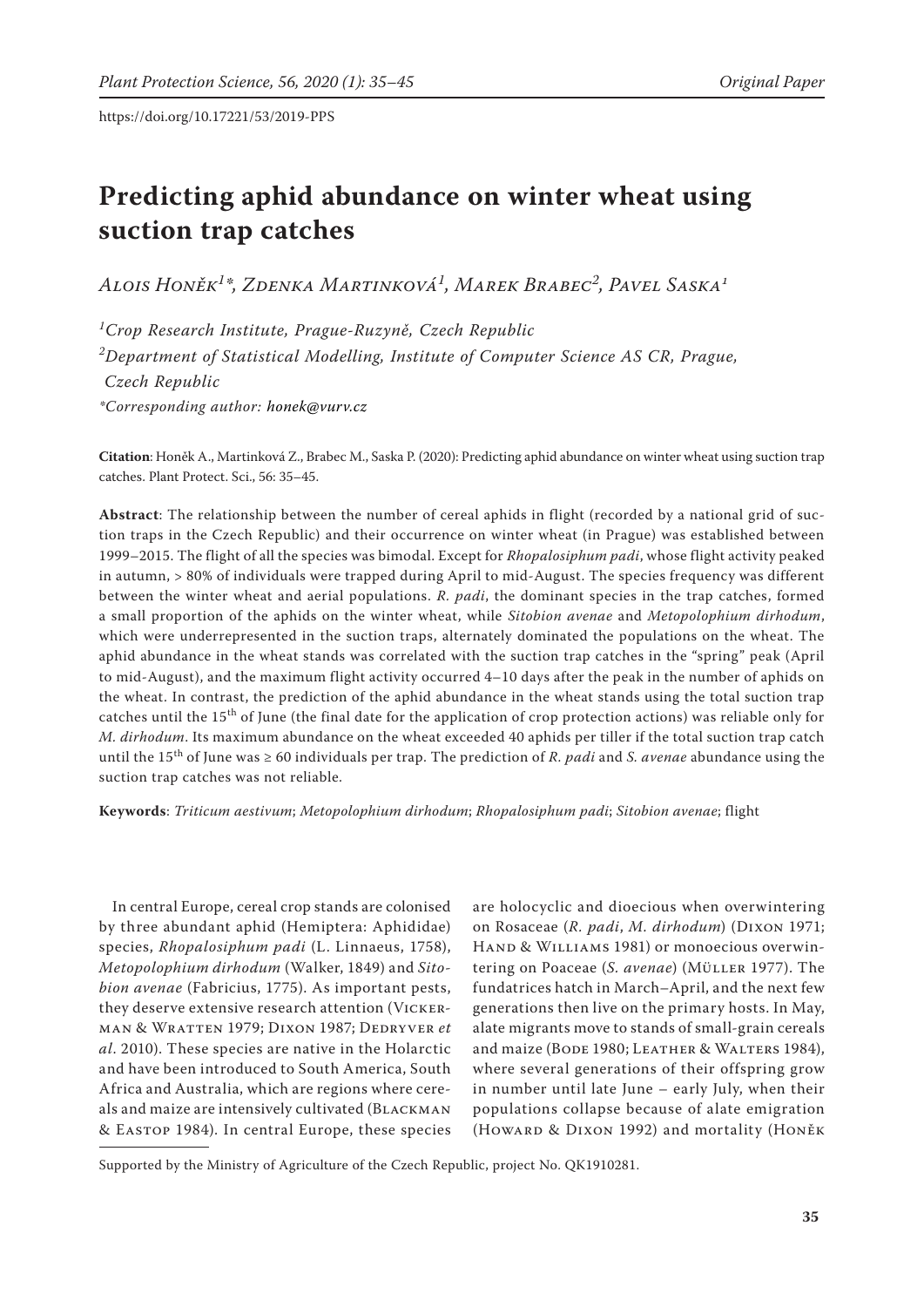1991; Honěk *et al*. 1998; Honěk & Martinková 2004) caused by the worsening host plant quality, the onset of diseases and the actions of natural enemies. The migrants then populate alternative hostplants (e.g., grasses, bulrushes, and cereal volunteers), where they survive until the autumn migration to the primary hosts, which takes place in September to October (Blackman & Eastop 1984).

Dispersal and migration by flight, thus, constitutes a regular and important part of the cereal aphid life cycle. The factors involved in the flight activity have been extensively studied in different aphid species (Johnson 1969; Kring 1972). The alate individuals may begin flying after the teneral period. A portion of the individuals then take flight, aiming to move to new hostplant stands. Other than these long-distance fliers, most alate individuals make short flights among neighbour hostplants within stands (Moericke 1955). The amount of take-off activity depends on the light intensity, temperature and wind speed. Active flying can last for a few hours, but aphids may be captured in moving aerial masses and be passively transported over long distances (JOHNSON 1969).

In cereal aphids, the migration from and to primary hosts is carried out by individuals called alate "migrants", and movements within and among stands of secondary hosts are carried out by alate "exules" A proportion of the individuals that are capable of sustained flight may become a component of the "aerial plankton", which is the assemblage of airborne organisms that are unable to maintain their flight independently of the movement of air masses. The fliers captured in aerial plankton assemblages can be transported for a long distance and colonise hostplant stands not yet occupied by aphids. The number of aphids in the aerial plankton is, thus, a proxy for the ability of aphids to colonise new habitats and, thus, is useful for predicting the development of the aphid abundance. The process of sampling aerial plankton aphid populations was standardised by using Johnson-Taylor suction traps (JOHNSON 1969; TAYLOR 1972). The trap is a chimney-shaped suction device with an opening at a height of 12.2 m. The trap attracts aphid migrants flying above the approximately 9 m high boundary layer of air where aphids are behaviourally conditioned to move (TAYLOR 1960; CARTER 1961) and samples the aerial plankton at the height where its composition is not determined by the local conditions, but reveals the mean aphid abundance and temporal fluctuation over a large area (Davis *et al.* 2014). This trapping makes it possible to monitor

population changes and anticipate the pest potential of aphids at a regional level (Taylor 1977).

The relationship between the aphid abundance in the cereal stands and the catches in the suction traps has been extensively investigated. The suction trap catches reflect the emigration of the alate aphids following the build-up of the aphid populations in particular areas (Cochrane 1980; Clark *et al.* 1992; Elberson & Johnson 1995; Davis *et al*. 2014). The annual and seasonal variation in the catches was recorded and analysed in western (Hullé *et al.* 1994), southern (Coceano *et al*. 2009), central (Ruszkowska & Zlotkowski 1977; Węgorek & STACHERSKA 1977) and northern Europe (KIRCHNER *et al.* 2013). The geographic differences in the timing of the aphid migration reveals the variation in the aphid performance among the regions with different climatic conditions (Dewar *et al.* 1980; Zhou *et al*. 1995; Basky & Harrington 2000).

In this paper, we used the 15-year data on the flight activity of cereal aphid species collected by the national grid of suction traps run in the Czech Republic and maintained by the Central Institute for Supervising and Testing in Agriculture and the data of aphid abundance in the plots of winter wheat grown at the Crop Research Institute at Prague-Ruzyně (CRI). We addressed four issues: (*i*) the seasonal patterns of the flight activity in the particular species as revealed by the suction trap catches, (*ii*) comparing the species composition of the aphid populations in the suction trap catches and in the winter wheat stands, (*iii*) establishing the relationship between the aphid abundance on the winter wheat stands on the ensuing size of the suction trap catches and (*iv*) predicting the abundance in the winter wheat stands from the suction trap catches.

# **MATERIAL AND METHODS**

*Aphids in the suction traps*. The flight of the aphids was monitored by a national grid of suction traps operated by the Central Institute for Supervising and Testing of the Czech Republic. The grid consists of five standard Johnson-Taylor suction traps (12.2 m high), which were placed at Čáslav (49.902N, 15.409E, 260 m a.s.l.), Chrlice (49.121N, 16.634E, 190 m a.s.l.), Lípa (49.552N, 15.535E, 505 m a.s.l.), Věrovany (49.470N, 17.671E, 207 m a.s.l.) and Žatec (50.302N, 13.519E, 285 m a.s.l.). The map of the trap positions and more geographic details are available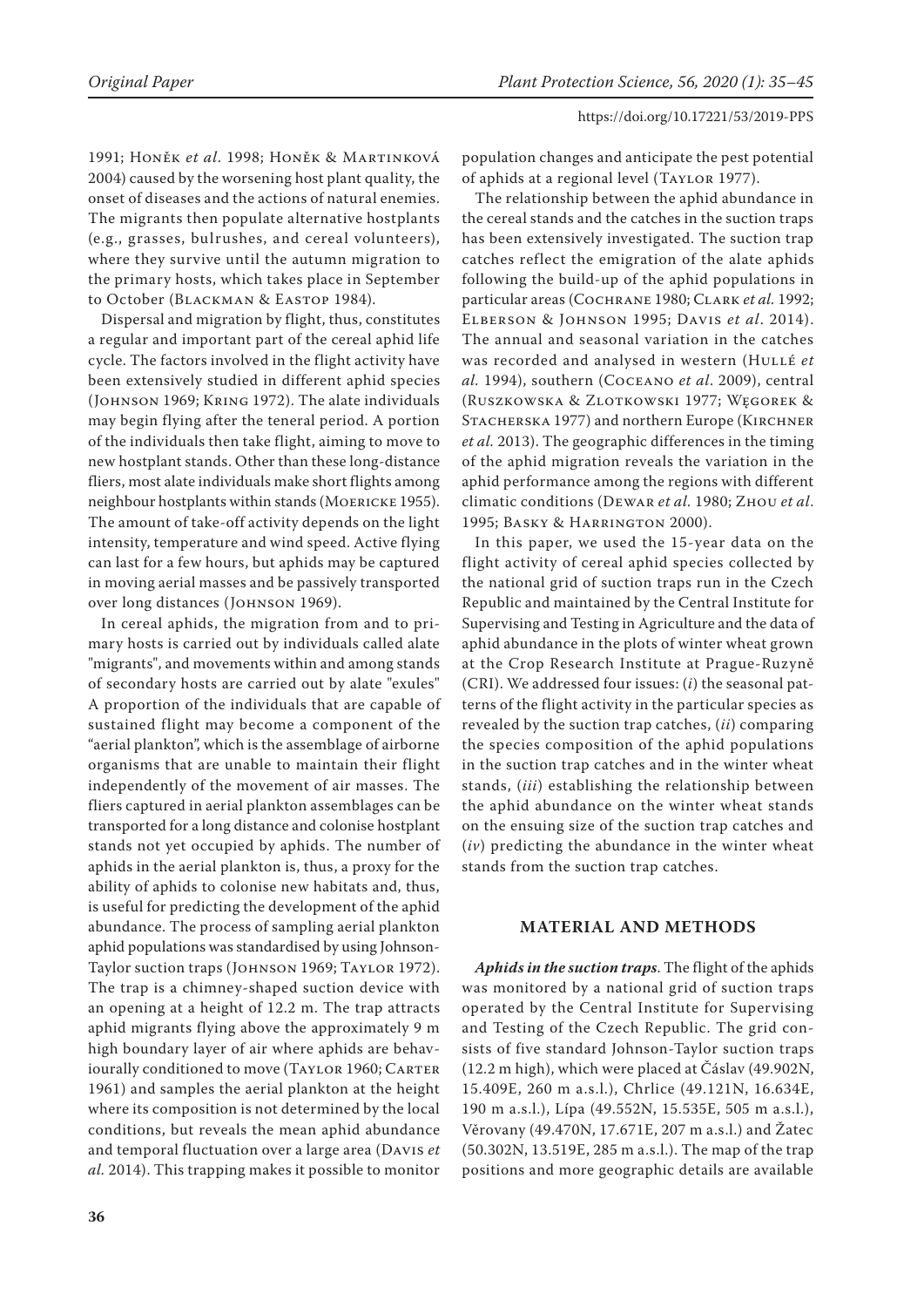at http://eagri.cz/public/web/ukzuz/portal/skodliveorganismy/aphid-bulletin/. The suction traps are placed in different agricultural production areas in the country. They are operated in March–November, and weekly catches of the particular aphid species are published in the "Aphid Bulletin" (Anonymous 2018). This periodical publishes weekly catches of 16 aphid species of economic importance and of a mixed sample of aphids not identified to the species level. The aphid catches are summed over the civil calendar weeks starting from Monday to Sunday. In this paper, the weeks are marked by the median Julian day of the weekly sampling interval. To compare data from the particular periods among years (the numbers of aphids trapped over a particular sampling period), the aphid numbers were summed starting from the week whose median Julian day immediately exceeded the lower limit of the selected sampling interval until the week whose median Julian day fell just short of the upper limit of the sampling interval.

For each week, the mean values of the aphid numbers were calculated. We used (*i*) the data from all the suction traps. These data were used to study the seasonal patterns of the flight activity. (*ii*) The data from the suction traps nearest to the experimental wheat plots at CRI in Prague-Ruzyně, i.e., the suction traps at Žatec (65 km in distance from the experimental winter wheat plots) and Čáslav (80 km in distance), which are also placed in similar landscape conditions and crop growing regions. These data were used to compare the average species abundance in the suction trap catches and the aphid numbers on the winter wheat.

*Aphids in the wheat stands*. The aphid abundance on the winter wheat crops was established using the counts conducted in the production stands at Prague-Ruzyně in the western part of the Czech Republic (50.086N 14.294E, at 320–360 m a.s.l.). The wheat stands were cultivated in accordance with the recommended agriculture practices (ŠPALDON 1982). No insecticides were applied during the study, and the fungicides and liquid fertilisers were sprayed early in the season before the aphids arrived. Every year, several  $5 \times 10$  m plots were placed on a line transect across a wheat field, 30–50 m apart, with a 30 m minimum distance from the field margin. The number of plots varied, but in most years, there were three replicates. The plots were split into  $5 \times 5$  m sub-plots where the wheat was cleared in mid-April (the crop density at the time of the maximum aphid abundance was 40–45 tillers/m<sup>2</sup>) and 5  $\times$  5 m sub-plots where the crop stand production was left intact (a crop

density of  $270-290/m^2$ ). Since the aphid numbers in the cleared stands were greater than those in the dense stands (Honěk & Martinková 1999; 2002), this design increased the spatial diversity of the aphid abundance and contributed to estimating the range that was likely to occur in the production stands. Each year, the weekly aphid counts were conducted on 30–300 tillers per plot during the 6–10 weeks that the aphids were present in the wheat, and the maximum abundance (the cumulative number of the individuals on the leaves and ears) of the particular aphid species in the particular plots was ascertained.

*Data analysis*. The flight season was divided into three periods: period 1 (P1) from the initiation of the flight activity to the  $31<sup>st</sup>$  of May, period 2 (P2) from the  $1^{st}$  of June to the  $15^{th}$  of August, and period 3 (P3) from the  $16<sup>th</sup>$  of August to the termination of the flight activity. The periods P1 and P2 together were further called the "spring flight season", and P3 was called the "autumn flight season". P1 was the season for the migration from the winter hosts to the crop stands (cereals and maize) limited by the extinction of the populations on the winter host plants (LEATHER & WALTERS 1984; LEATHER 1993). P2 was the season for the migration among crop stands and from the crop stands to the alternative summer host stands, and P3 was the season for the migration among the alternative host stands and from the alternative host stands to the winter crops and the primary hosts. The transition between P1 and P2 was characterised by a swift change in the size of the suction trap catches at the beginning of June, and P2 and P3 were distinguished by the temporal reduction in the suction trap catches around mid-August. The justification for the periods is further examined in the first part of the Discussion.

To calculate the regression of the maximum species abundance in the winter wheat stands on the spring flight activity, we used the catch data from the start of the flight activity until the 15<sup>th</sup> of June. This deadline was used because this is the latest time period when the crop development still enables protection measures (ŠPALDON 1982) because it precedes the term of the maximum aphid abundance by 2–3 weeks (Honěk *et al*. 2017; 2018).

The problems addressed in this study were solved by several methods. (*i*) The seasonal pattern of the flight activity of the particular species was established by plotting the weekly catch data in the particular years over a time scale (Julian days). (*ii*) The annual variation in the species abundance in the suction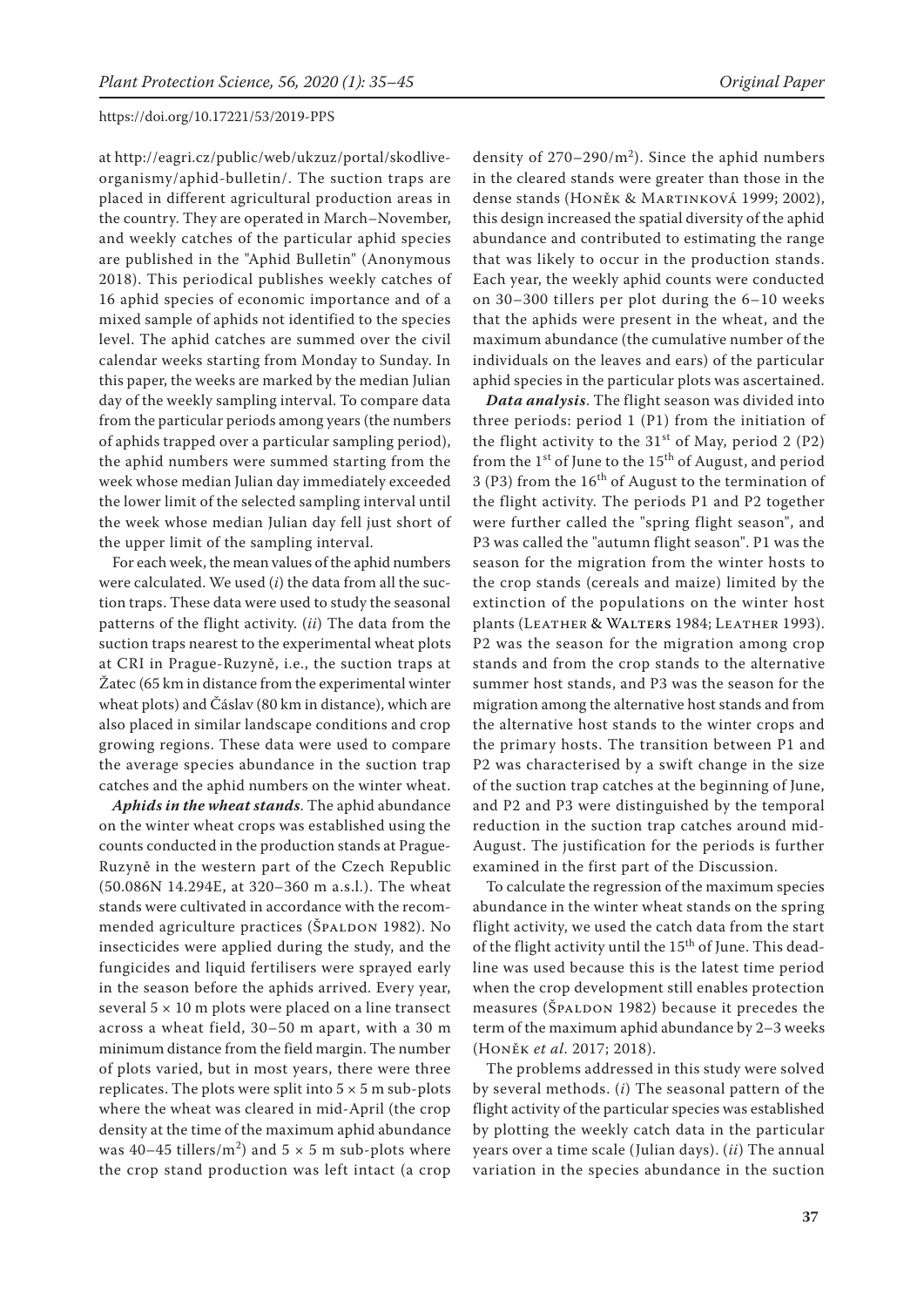trap catches (the percentage of each species in the total catch) was calculated using the data from the spring period from the traps at Žatec and Čáslav. The annual variation in the species abundance was calculated using the average maximum abundances of this species in the winter wheat plots at Prague-Ruzyně. (*iii*) To compare the aphid catch data in the subsequent periods, we calculated the regression of the catch in P2 on the catch in P1 (indicating the effect of the aphid abundance on the winter hosts on the abundance on the crops) and the catch in P3 against the catch in P2 (indicating the effect of the abundance on the crops on the abundance of the autumn population). (*iv*) To establish the relationship between the aphid abundance in the wheat stands and in the suction trap catches during the spring season, we regressed the average catches of Čáslav and Žatec on the maximum aphid abundance in the wheat plots at Prague-Ruzyně. (*v*) To detect the relationship between the spring suction trap catches and the maximum abundances on the winter wheat, we regressed the average maximum abundances of the particular species at the plots in Praha-Ruzyně against the average catches over the spring period before the 15<sup>th</sup> of June for the traps at Čáslav and Žatec. The statistical analyses were performed using SigmaStat 3.5 software (version 2006).

# **RESULTS**

*Seasonal pattern of the flight activity*. The annual catches in the suction traps and maximum abundances in the wheat stands differed among the aphid species and varied among the years by one order of magnitude (Table 1). The seasonal distributions of the flight activity of a particular species, as revealed by the suction trap catches, was consistent over the 17-year period of observation (Figure 1). In all the species, the pattern of the flight activity was bimodal. The spring flight season started in April, the flight activity peaked in early July and declined before mid-August. In the autumn flight season, the flight activity began to increase in late August, peaked in late September–early October and terminated in November. The magnitude of the catches in the particular flight P1 to P3 varied (Figure 2). For all the aphid species, the catches in P1 represented only 1–3% of the total annual catch. The catch in period P2 represented a dominant proportion of the annual catch for *M. dirhodum* (86%) and *S. avenae*



Figure 1. The seasonal distribution of the average weekly catches in the national grid of suction traps of the Czech Republic in 1999–2015: (A) *Rhopalosiphum padi*, (B) *Metopolophium dirhodum* and (C) *Sitobion avenae*

(87%), while for *R. padi,* it represented only 36% of the total annual catch. In the autumn flight period, the P3 catch of *R. padi* represented 63% of the total, while the catches of *M. dirhodum* (12%) and *S. avenae* (11%) were smaller. The regressions of the catches in P2 on those in P1 and the catches in period P3 on those in period P2 were not significant, except for a positive regression of the catch in period P2 on the catch in period P1 for *R. padi* (Table 2).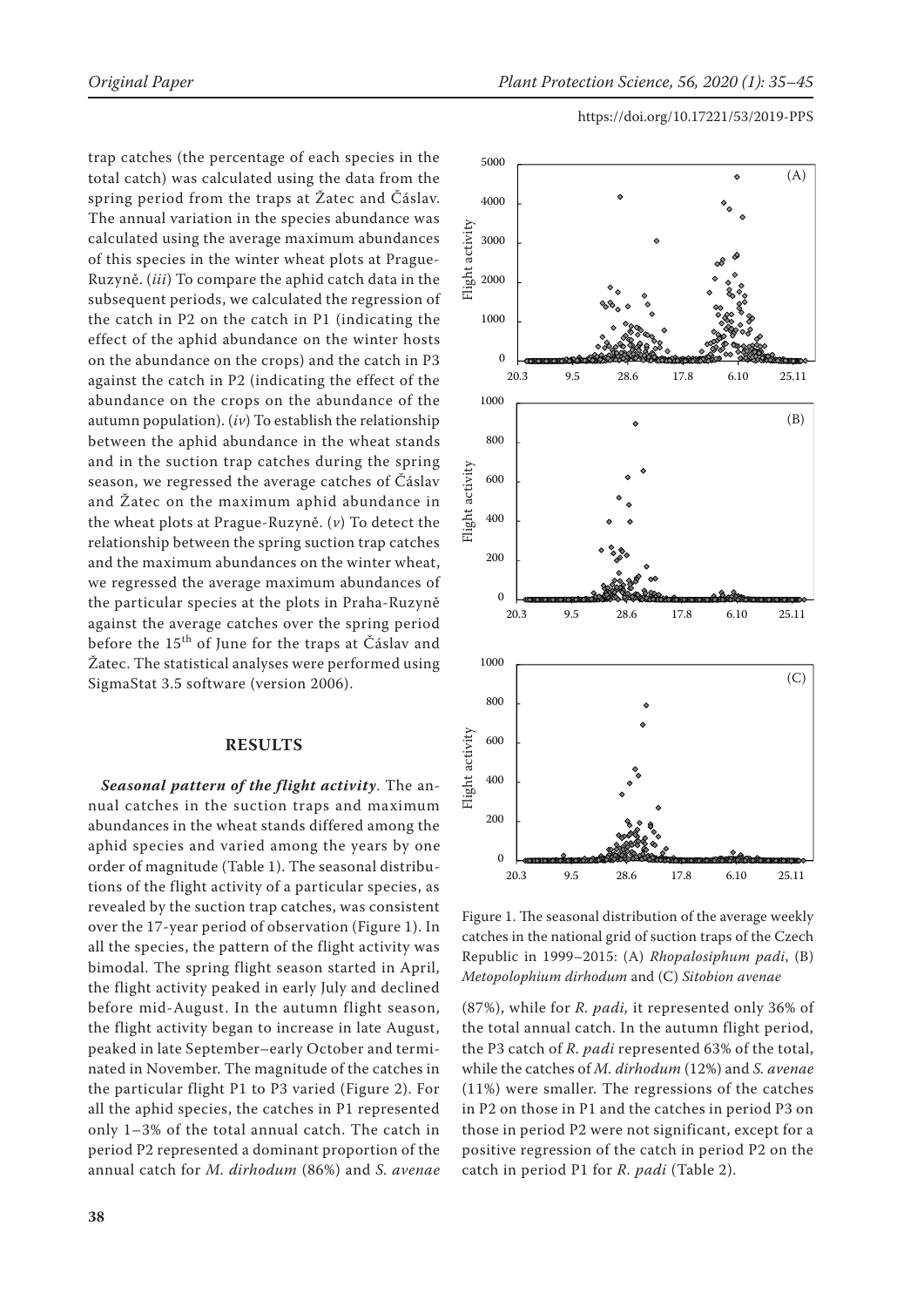Table 1. The average (± SE) maximum abundance of the aphids in the experimental plots of the winter wheat in Prague-Ruzyně (MAXAB) and the average annual catches per trap in the national grid of suction traps of the Czech Republic (CATCH), in 1999–2015

| Year |                 | Rhopalosiphum padi | Metopolophium dirhodum |              | Sitobion avenae  |            |  |
|------|-----------------|--------------------|------------------------|--------------|------------------|------------|--|
|      | <b>MAXAB</b>    | <b>CATCH</b>       | <b>MAX AB</b>          | <b>CATCH</b> | MAXAB            | CATCH      |  |
|      | n per tiller    | n per year         | n per tiller           | n per year   | n per tiller     | n per year |  |
| 1999 | $1.9 \pm 1.04$  | 8 8 1 0            | $22.3 \pm 7.67$        | 1 2 3 9      | $7.5 \pm 2.74$   | 425        |  |
| 2000 | $0.0 \pm 0.01$  | 15 211             | $0.3 \pm 0.13$         | 379          | $1.1 \pm 0.27$   | 973        |  |
| 2001 | 0.00            | 8 9 5 7            | $0.4 \pm 0.12$         | 64           | $0.8 \pm 0.25$   | 225        |  |
| 2002 | $5.3 \pm 3.42$  | 8 3 1 3            | $21.1 \pm 6.19$        | 936          | $5.5 \pm 1.22$   | 401        |  |
| 2003 | $0.6 \pm 0.34$  | 5 1 3 7            | $2.2 \pm 1.05$         | 605          | $5.0 \pm 1.34$   | 1592       |  |
| 2004 | $7.2 \pm 4.72$  | 6937               | $1.8 \pm 0.67$         | 219          | $10.0 \pm 4.12$  | 735        |  |
| 2005 | $9.9 \pm 4.37$  | 13 208             | $48.7 \pm 6.56$        | 2632         | $19.3 \pm 5.20$  | 1773       |  |
| 2006 | $0.1 \pm 0.08$  | 3764               | $4.1 \pm 1.49$         | 225          | $0.3 \pm 0.09$   | 150        |  |
| 2007 | $0.4 \pm 0.20$  | 6 2 9 4            | $2.2 \pm 0.98$         | 71           | $1.1 \pm 0.37$   | 192        |  |
| 2008 | $12.1 \pm 6.14$ | 12 2 30            | $12.9 \pm 5.24$        | 189          | $0.7 \pm 0.22$   | 212        |  |
| 2009 | $3.5 \pm 1.94$  | 11 24 6            | $34.1 \pm 1.54$        | 856          | $55.5 \pm 11.60$ | 979        |  |
| 2010 | $1.0 \pm 0.44$  | 3810               | $5.0 \pm 1.89$         | 381          | $1.0 \pm 0.18$   | 157        |  |
| 2011 | $4.4 \pm 2.43$  | 12 0 28            | $10.5 \pm 4.97$        | 316          | $11.3 \pm 4.12$  | 311        |  |
| 2012 | $5.5 \pm 3.05$  | 12 988             | $32.7 \pm 12.98$       | 1 1 3 1      | $2.5 \pm 0.94$   | 360        |  |
| 2013 | $0.0 \pm 0.02$  | 10 950             | $0.5 \pm 0.34$         | 276          | $0.6 \pm 0.35$   | 721        |  |
| 2014 | $0.2 \pm 0.13$  | 11 685             | $2.1 \pm 0.74$         | 208          | $0.2 \pm 0.07$   | 506        |  |
| 2015 | $0.0 \pm 0.00$  | 5 5 2 8            | $1.1 \pm 0.45$         | 262          | $0.4 \pm 0.15$   | 378        |  |



Figure 2. The percentage of the annual suction trap catches  $(\pm \text{ SE})$  trapped in the particular periods of the

P1 – Period 1 (April–31 May); P2 – Period 2 (1 June–15 August); P3 – Period 3(16 August–30 November)

*The species composition of the aerial populations and the populations on the winter wheat*. The percentages of the individual aphid species in the total aphid population on the winter wheat and in the populations caught by the suction traps were different (Figure 3). In the winter wheat, the aphid populations at the time of peak aphid abundance were dominated by *M. dirhodum,* which, in certain years, represented  $10-91\%$  (on average  $54 \pm 9.8\%$ ) of the total aphid population. *S. avenae* represented 3–76% (34 ± 8.9%), while *R. padi* was a minority species that represented only  $0-47\%$  (12  $\pm$  5.9%) of the total. In the suction trap catches summed over the spring flight season, the dominant species was *R. padi,* which represented 45–92% of the total catch of the cereal aphids (on average 73 ± 5.7%). *M. dirho-*

Table 2. The correlation between the average annual suction trap catches in period P1 (April–31 May) and period P2 (1 June–15 August), and the catches in period P2 and period P3 (16 August–30 November), in 1999–2015

| Flight         | Rhopalosiphum padi |       |       | Metopolophium dirhodum |       |       | Sitobion avenae |       |       |
|----------------|--------------------|-------|-------|------------------------|-------|-------|-----------------|-------|-------|
| period         | Rsar               |       |       | Rsgr                   |       |       | Rsar            |       |       |
| $P1 \times P2$ | 0.3180             | 6.983 | 0.018 | 0.0227                 | 0.349 | 0.564 | 0.1090          | 1.837 | 0.195 |
| $P2 \times P3$ | 0.0101             | 0.153 | 0.701 | 0.1140                 | 1.926 | 0.186 | 0.0674          | 1.083 | 0.314 |

Rsqr – coefficient of determination;  $F - F$  criterion of ANOVA;  $P -$  probability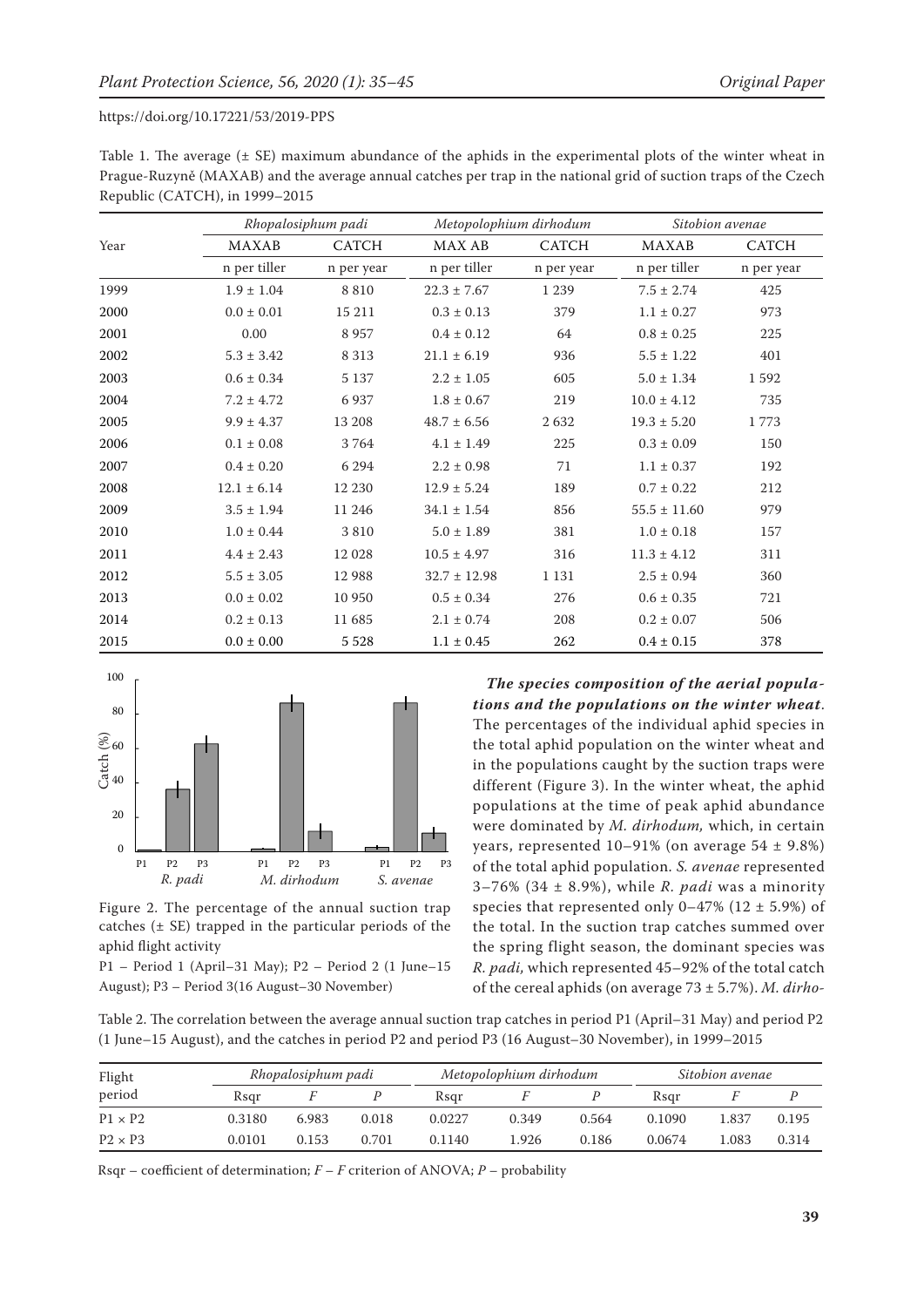

Figure 3. The percentage of the particular aphid species in the total population of the cereal aphids in 1999–2015: (A) Percentage of the species at the time of the maximum aphid abundance in the plots of the winter wheat in Prague-Ruzyně and (B) Percentage of the species in the catches pooled over the spring flight season (April –15 August), the average data of the traps of Čáslav and Žatec

*dum* represented 2–42% (14 *Sitobion* ± 5.0%) and *S. avenae* represented 3–28% (13 ± 3.0%) of the total catch of the cereal aphids.

*The aphid abundance in the winter wheat stands and the suction trap catches*. In all the aphid species, we found a positive regression of the total suction trap catches in the spring flight season on the maximum abundance in the winter wheat stands (Figure 4). The regression was significant for *R. padi* ( $r^2 = 0.301$ , ANOVA: *F*1,16 = 6.457, *P* = 0.023) and *M. dirhodum*



1000 1000 2000 2000 3000 3000 4000 4000 5000 6000 7000 7000 8000 8000 action trap catch Maximum abundance  $(n$ /tiller) Maximum abundance (*n*/tiller) Maximum abundance (*n*/tiller) S. avenae represented 3-28% (13 ± 3.0%) of the total  $\frac{3}{5}$  2500<br>
catch of the cereal aphids.<br>
The aphid abundance in the winter wheat stands<br>
and the suction trap catches in the winter wheat stands<br>
abundance in the v 6000 5000 0 2 4 6 8 10 12 14

Figure 4. The aphid suction trap catches over the spring period (April–15 August, combined the average data of Čáslav and Žatec) plotted against the average maximum abundances of the species (*n*/tiller) in the experimental plots in Prague-

9000 9000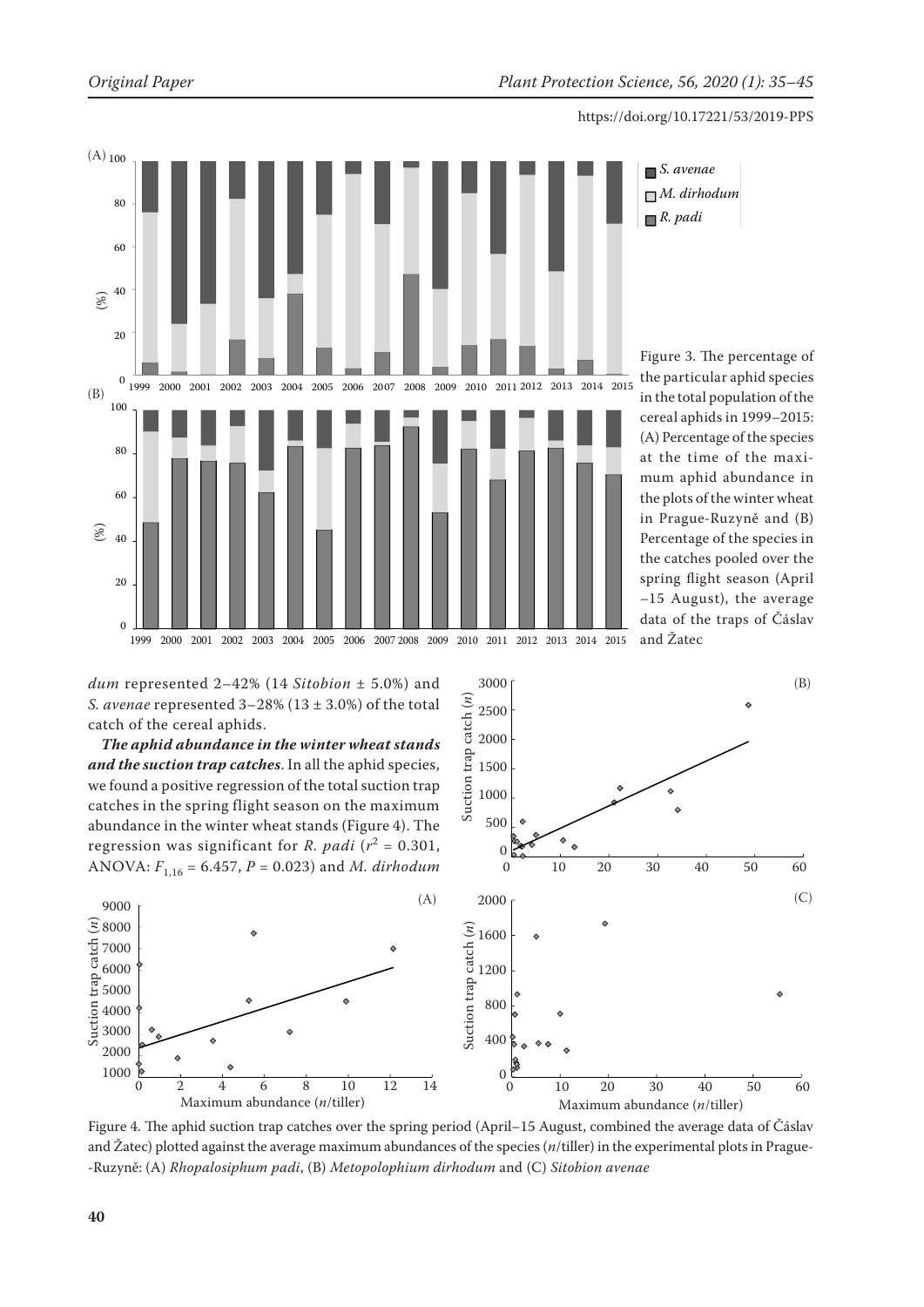$(r^2 = 0.783, ANOVA: F_{1,16} = 54.102, P < 0.001)$  but not significant for *S. avenae*  $(r^2 = 0.164, ANOVA:$  $F_{1,16} = 2.943, P = 0.107$ .

*Predicting the maximum abundance in the winter wheat stands from the suction trap catches*. The maximum abundance of the specific species in the winter wheat was regressed on the total average catch before June 15<sup>th</sup> in the suction traps in Čáslav and Žatec. In *M. dirhodum* (Figure 5A), the maximum abundances exceeded the damage thresholds of



Figure 5. The maximum abundance (*n*/tiller) in the experimental plots in Prague-Ruzyně (each plot is indicated by a particular symbol) plotted against the average suction trap catch before the  $15<sup>th</sup>$  of June in the combined data from Čáslav and Žatec (*n* aphids): (A) *Metopolophium dirhodum*, (B) *Sitobion avenae* and (C) *Rhopalosiphum padi*; Horizontal line – damage threshold of 40 aphids per tiller

40/tiller if the suction trap catch was greater than 60 aphids. However, the aphid numbers on the winter wheat exceeded this damage threshold even in the years when the average suction trap catches were low. This occurred in four out of the thirteen years with a low flight activity (catch < 60 individuals) of *M. dirhodum* in 2005 (3.5 aphids trapped, an average maximum abundance of  $62 \pm 3.5$  aphids/tiller), in 2006 (18 aphids,  $92 \pm 1.2$  aphids/tiller), in 2014 (27 aphids,  $91 \pm 2.6$  aphids/tiller) and in 2015 (35 aphids, 67.6 ± 5.1 aphids/tiller). For *S. avenae* (Figure B) and *R. padi* (Figure 5C), there was no reliable relationship between the size of the suction trap catch and the abundance in the winter wheat plots. The threshold size for the suction trap catch that was followed by an economically important maximum abundance was, thus, determined in *M. dirhodum* only.

# **DISCUSSION**

*Seasonal pattern of the flight activity*. The flight activity of the cereal aphid species was bimodal. This seasonal distribution pattern of the suction trap catches is typical for these species and is similar to that in other areas of Europe (STACHERSKA 1977; Karl 1991; Hullé *et al*. 1994; Coceano *et al.* 2009). Furthermore, we only discuss the activity during the spring flight season, which is relevant in predicting the aphid abundance in cereal crops.

Distinguishing the flight of migrants from the winter hosts (period P1) from the flight of the aphids born in the cereal stands (period P2) would require determining the presence of the migrants (moving from the primary to the secondary hosts) and the exules (moving among the secondary hostplants) in the suction trap catches. The identification of the morphs is possible (Simon *et al.* 1991; Taylor *et al*. 1994), but difficult, and is apparently impracticable during the routine aphid identification because of the necessity of using time-consuming measurements of aphid morphological characteristics and multivariate computation methods. The division of both periods, thus, can only be based on the indirect evidence of the existence of a sharp increase in the flight activity. Overwintering of anholocyclic aphid populations in winter cereal stands seems impossible due to the winter frosts that limit aphid survival in the cereal crop stands. For instance, in 1999–2015 at Prague-Ruzyně, the minimum temperatures at 5 cm in height ranged between 12.0 and 25.4°C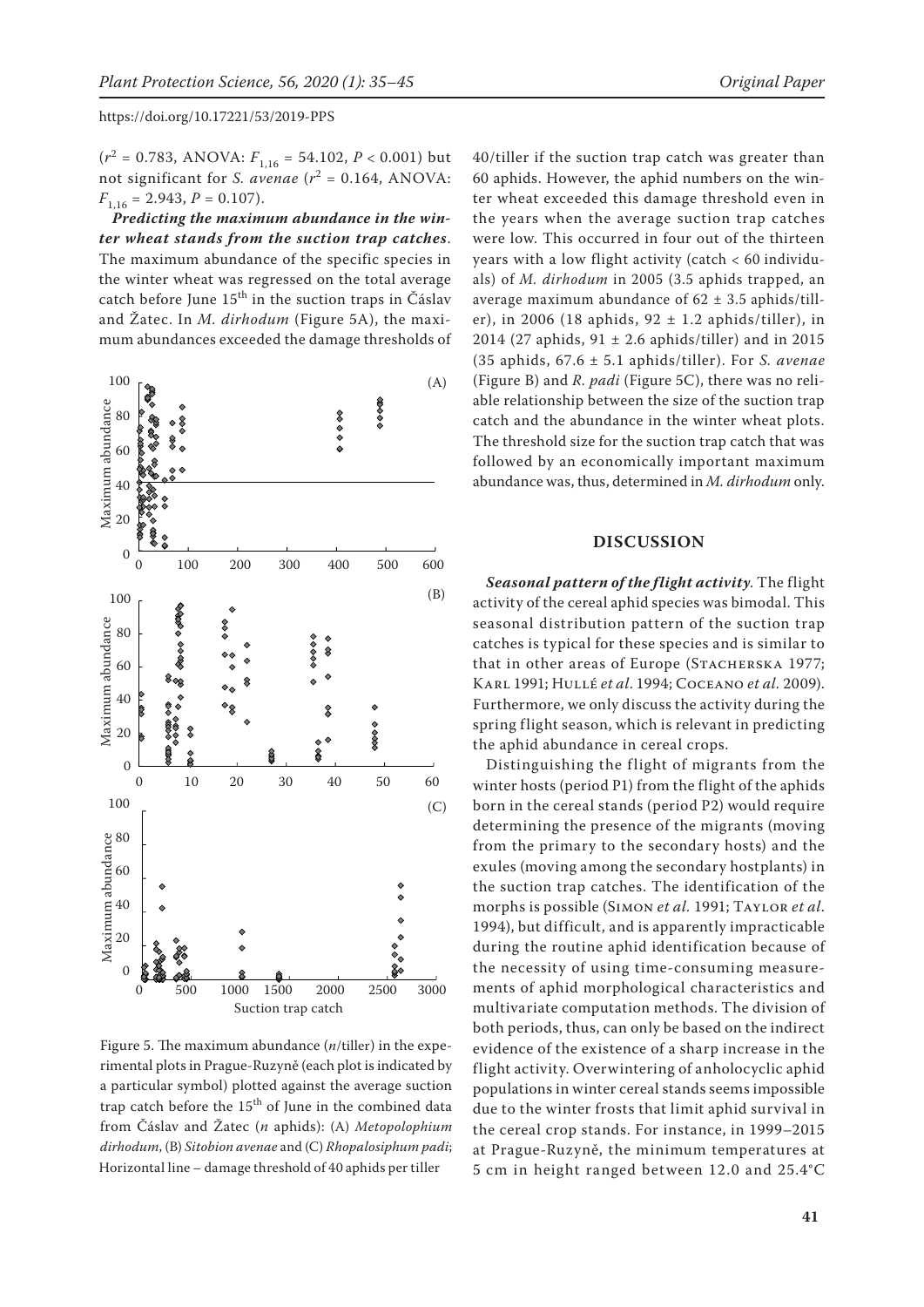(mean  $-17.5 \pm 0.98$ °C). The spring catches (period P1), therefore, consisted of emigrants flying from the winter hosts. The likely start of the flight activity of the exules developed on the cereal stands is not earlier than after the first larvae deposited on the crop terminates their development. The thermal constants for the pre-adult development of the aphid species in this study were similar (Honěk & Kocourek 1990; Honěk 1996). Using the average values for the three species, a lower development threshold of 2.7°C and the sum of the effective temperatures 131 day degrees (sum of daily temperatures above the lower development threshold), and the average May temperature at Prague-Ruzyně, 12.7°C, gives a development duration of ~13 days. The median day of the first discovery of *M. dirhodum* and *S. avenae* at Prague-Ruzyně was 15–20 May, and aphids were not observed in the winter wheat stands before ~10 May during the 40-year period of monitoring the cereal stands by sweeping or direct counts (Authors unpublished). The individuals born in the cereal stands, thus, cannot substantially contribute to the aerial aphid populations earlier than at the beginning of June. In fact, a sharp increase in the suction trap catches, probably due to the flight activity of the individuals recruited from the cereal stands, starts in the first week of June (Figure 1). This justifies setting the limit of period P1 (flight from the primary hosts) and period P2 (flight of the alate exules born at the cereal stands) at the turn of May and June, which is the term adopted in this paper. Since the total catch of period P1 was only 2–3% of the annual total in all the species, distinguishing the limit with greater precision has little practical value.

*Species representation in the aerial populations and in wheat stands*. The differences in the percentage representation of the aphid species in the aerial catches and the cereal stands were enormous. The most prominent example was *R. padi,* which was the dominant species in the suction trap catches, but only represented a minority in the winter wheat stands. This difference might have had several causes. First, the flying aphids may originate from the populations on grasses (WIKTELIUS 1987a) and there are more than 250 other Poaceae hostplant species (Holman 2009). The grass species are colonised more frequently by *R. padi* than the other cereal aphid species. Abundant populations also develop on maize (Honěk & Martinková 1991). Second, *R. padi* may lead a hidden life on the subterranean and low plant parts or inside leaf sheaths (WIKTELIUS 1987b). Establishing this segment of the population requires destructive methods of hostplant sampling that were not performed in our sampling of the winter wheat plants. This may have resulted in an underestimation of the *R. padi* numbers in this study, but could hardly explain the lack of correlation between the suction trap catches and the censuses on the winter wheat. Third, the agrotechnical and soil conditions could make some cereal stands more convenient for the development of *R. padi* populations than our conventionally maintained experimental crops. In the earlier experiments, the *R. padi* abundance was positively affected by the unbalanced fertilisation with high N (AUTHORS unpublished). Fourth, the difference may have reflected a divergence in the flight behaviour of the aphid species because *R. padi*, compared to *M. dirhodum* and *S. avenae*, produces a greater proportion of alate individuals that tend to fly at higher air levels. The existence of such differences remains to be investigated.

The different effects of predators on the individual aphid species are unclear and require further research. In an important predator group of ladybugs (Coccinellidae), there is a large spatiotemporal variability in their abundance (Honěk *et al*. 2017). During our experiment, the abundance of ladybugs had been low in recent years (Honěk *et al*. 2019); therefore, their assumed varying impact on the populations of the individual aphid species has not been studied.

*The suction trap catches in the spring and the maximum aphid abundance in the winter wheat stands*. Why do suction trap catches poorly correlate with the cereal aphid abundance on the winter wheat? One reason may be that aphid flight is dependent on the weather to such an extent that the catches do not provide reliable information about the aphid abundances on the primary and secondary hostplants. In fact, weather factors affect the suction trap catches in different ways depending on the area, season and weather conditions (HARRINGTON et al. 1990; Howard & Dixon 1990; Klueken *et al.* 2009; Davis *et al.* 2014), and the effects of these factors should be further studied to better interpret the data about the suction trap catches in the Czech Republic.

The accuracy of the predictions further depends on the length of the interval between the termination of the aerial sampling and the time of the maximum aphid abundance. This is because of the effect of the weather on the aphid reproduction rate, the effects of the natural enemies (Taylor 1977; Honěk 1991; Honěk & Martinková 2004) or the effects of the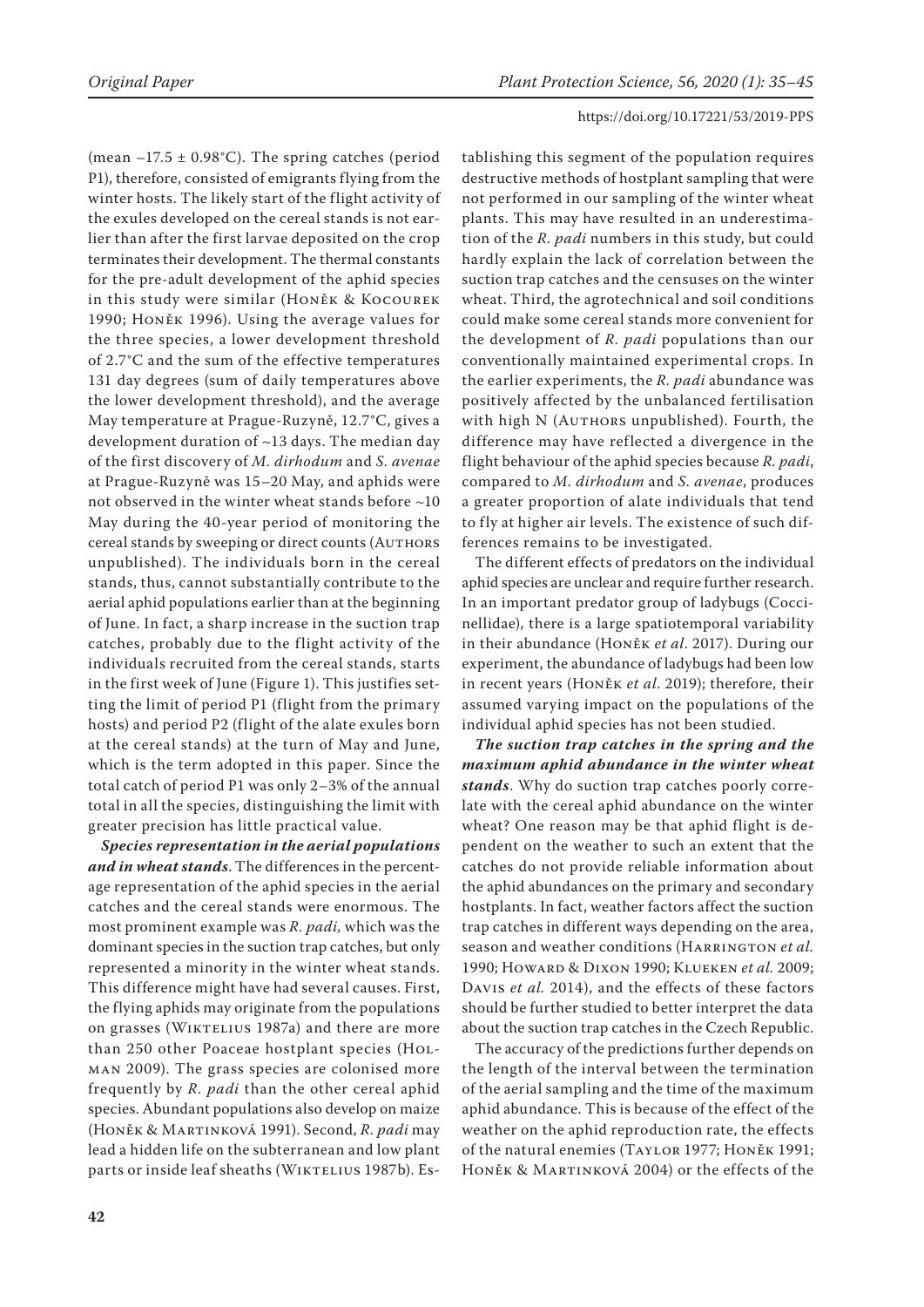control measures targeted against the weeds (Saska *et al.* 2016) on the aphid population.

The difference may be further caused by annual variations in the production of alate exules. The development of alate morphs is determined by a number of factors, including the hostplant quality. This may vary due to the variations in the winter and spring weather conditions that influence the rates of crop development (Brabec *et al*. 2014). The portion of the alate population that was born before the population peak is predicted to vary between the years. The accuracy of the prediction is then decreased because of the annual variation in the seasonal dynamics of the alate exules.

Aphid polyphagy may also confound the relationship between the aphid catches in the suction traps and their abundance on the winter wheat. Cereal aphid species colonise other small grain cereals (barley, rye, oats and small grain cereals less commonly) and maize. Although winter wheat is the dominant crop in the Czech Republic, its acreage is only approximately 50% of the cropland that is convenient for cereal aphid species breeding (Anonymous 2016). In particular, cropping maize is important because, in this crop, the numbers of aphids may become enormous, far exceeding their abundance on the cereals (Honěk *et al*. 1998). The exules from other crops contribute to the suction trap catches, and the differences in the aphid seasonal dynamics on the particular crops may confound the correlation between the suction trap data and the data from the winter wheat.

To summarise, our results revealed the good correspondence between the aphid numbers in the winter wheat and the successive catches in the suction traps. This alignment suggests that the aphid populations on the winter wheat significantly contribute to the aphid aerial populations. Even so, the possibility of using spring suction trap catches (consisting of migrants plus early-born exules) for predicting the maximum aphid abundances on the wheat was limited. Except for *M. dirhodum*, where the abundant suction trap catches signalled a high abundance on the winter wheat, the predictions for *S. avenae* and *R. padi* were not reliable. The species composition of the aerial populations and the populations on the winter wheat were different. The differences point to the importance of further studies of the relationship between the aerial aphid populations and their abundance on the crops that can draw conclusions useful for agricultural practice.

*Acknowledgement*. We thank Mrs. J. Kohoutová, and Mrs. H. Uhlířová for their excellent technical assistance

# **References**

- Anonymous (2016): Statistická ročenka České republiky.
- Anonymous (2018): Aphid Bulletin. Available at http://eagri. cz/public/web/ukzuz/portal/skodlive-organismy/aphidbulletin/aphid-bulletin-2018 (Acessed Oct 4, 2018).
- Basky Z, Harrington R. (2000): Cereal aphid flight activity in Hungary and England compared by suction traps. Anzeiger für Schädlingskunde Pflanzenschutz Umweltschutz, 73: 70–74.
- Blackman R.L., Eastop V.F. (1984): Aphids on the World's crops. Chichester, John Wiley and Sons: 466.
- Bode E. (1980): Aphids in winter wheat: abundance and limiting factors from 1976 to 1979. Bulletin SROP WPRS Bulletin, 3: 49–57.
- Brabec M., Honěk A., Pekár S., Martinkova Z. (2014): Population dynamics of aphids on cereals: digging in the time-series data to reveal population regulation caused by temperature. PLoS ONE 9:e106228, doi: 10.1371/journal.pone.0162139.
- Carter W. (1961): Ecological aspects of plant virus transmissions. Annual Review of Entomology, 6: 347–370.
- Clark S.J., Tatchell G.M., Perry J.N., Woiwod I.P. (1992): Comparative phenologies of two migrant cereal aphid species. Journal of Applied Ecology, 29: 571–580.
- Coceano P.G., Peressini S., Bianchi G.L., Caciagli P. (2009): Long-term changes of aphid vectors of Barley yellow dwarf viruses in north-eastern Italy (Friuli-Venezia Giulia). Annals of Applied Biology, 155: 37–50.
- Cochrane J. (1980): Meteorological aspects of the numbers and distribution of the rose-grain aphid, *Metopolophium dirhodum* (Wlk.), over south-east England in July 1979. Plant Pathology, 29: 1–8.
- Davis T.S., Abatzoglou J.T., Bosque-Perez N.A., Halbert S.E., Pike K., Eigenbrode S.D. (2014): Differing contributions of density dependence and climate to the population dynamics of three eruptive herbivores. Ecological Entomology, 39: 566–577.
- Dedryver C.A., LeRalec A., Fabre F. (2010): The conflicting relationships between aphids and men: a review of aphid damage and control strategies. Comptes Rendus Biologies, 333: 539–553.
- Dewar A.M., Woiwod I., Choppin de Janvry E. (1980): Aerial migrations of the rose-grain aphid, *Metopolophium dirhodum*  (Wlk.), over Europe in 1979. Plant Pathology, 29: 101–109.
- Dixon A.F.G. (1971): The life cycle and host preferences of the bird-cherry-oat aphid, *Rhopalosiphum padi* L., and their bearing on theories of host alternation in aphids. Annals of Applied Biology, 68: 135–147.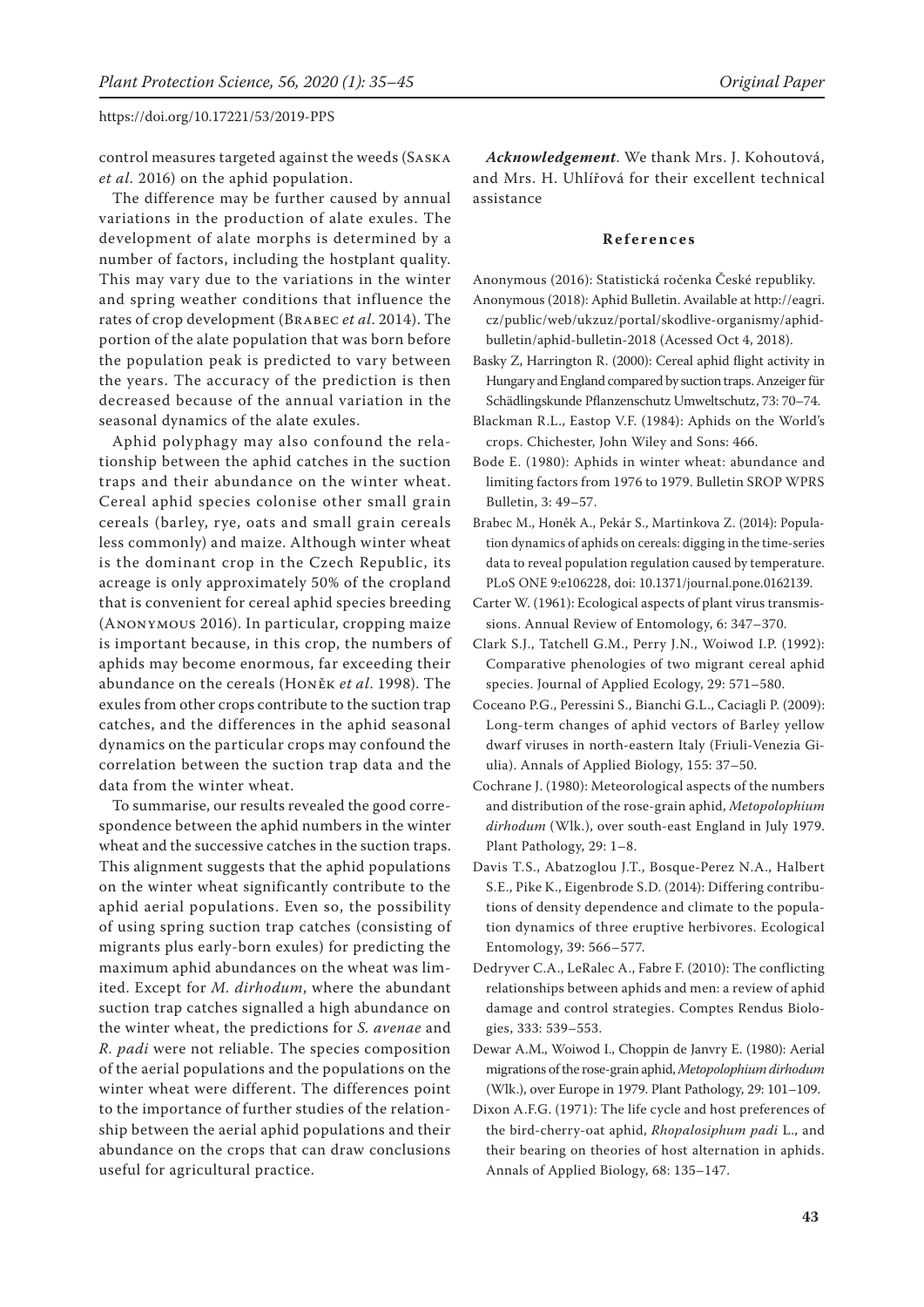Dixon A.F.G. (1987): Cereal aphids as an applied problem. Agricultural Zoology Review, 2: 1–57.

Elberson L.R., Johnson J.B. (1995): Population trenda and comparison of sampling methods for *Diuraphis noxia* and other cereal aphids (Homoptera, Aphididae) in northern Idaho. Environmental Entomology, 24: 538–549.

Hand S.C., Williams C.T. (1981): The overwintering of the rose-grain aphid *Metopolophium dirhodum* on wild roses. In: Thresh J. (ed.): Pests, Pathogens and Vegetation: the Role of Weeds and Wild Plants in the Ecology of Crop Pests and Diseases. London, Pitman: 285–298.

Harrington .R, Tatchell G.M., Bale J.S. (1990): Weather, lifecycle strategy and spring populations of aphids. Acta Phytopathologica et Entomologica Hungarica, 25: 423–432.

Holman J. (2009): Host Plant Catalog of Aphids. Springer, Dordrecht: 1140.

Honěk A. (1991): Factors determining the peak abundance of *Metopolophium dirhodum* (Homoptera, Aphididae) on cereals. Bulletin of Entomological Research, 81: 57–64.

Honěk A. (1996): The relationship between thermal constants for insect development: a verification. Acta Zoologica Bohemica, 60: 115–152.

Honěk A., Kocourek F. (1990): Temperature and development time in insects: a general relationship between thermal constants. Zoologische Jahrbücher Abteilung für Systematik Ökologie und Geographie der Tiere, 117: 401–439.

Honěk A., Martinková Z. (1991): Competition between maize and barnyard grass *Echinochloa crus*-*galli*, and its effect on aphids and their predators. Acta Oecologica, 12:741–751.

Honěk A., Martinkova Z. (1999): Host-plant mediated influences on population development of *Sitobion avenae* (Sternorrhyncha: Aphididae). European Journal of Entomology, 96: 135–141.

Honěk A., Martinkova Z. (2002): Factors of between- and within-plant distribution of *Metopolophium dirhodum* (Hom., Aphididae) on small grain cereals. Journal of Applied Entomology, 126: 378–383.

Honěk A., Martinkova Z. (2004): Host plant age and population development of a cereal aphid, *Metopolophium dirhodum* (Hemiptera: Aphididae). Bulletin of Entomological Research, 94: 19–26.

Honěk A., Martinkova Z., Lipavská H. (1998): Distribution of *Metopolophium dirhodum* in maize and cereals. In: Nieto-Nafria J.M., Dixon A.F.G. (eds): Aphids in Natural and Managed Ecosystems. León, Universidad de León: 569–578.

Honěk A., Martínkova Z., Dixon A.F.G., Saska P. (2017): Annual predictions of the peak numbers of *Sitobion avenae* infesting winter wheat. Journal of Applied Entomology, 141: 352–362.

Honěk A., Martinkova Z., Saska P., Dixon A.F.G. (2018): Aphids (Homoptera: Aphididae) on winter wheat: predicting maximum abundance of *Metopolophium dirhodum*. Journal of Economic Entomology, 111: 1751–1759.

Honěk A., Dixon A.F.G., Soares A.O., Skuhrovec J. (2017): Spatial and temporal changes in the abundance and compostion of ladybird (Coleoptera: Coccinellidae) communities. Current Opinion in Insect Science,  $14.61 - 67$ 

Honěk A, Martinkova Z., Roy H.E., Dixon A.F.G., Skuhrovec J., Pekár S., Brabec M. (2019): Differences in the phenology of *Harmonia axyridis* (Coleoptera: Coccinellidae) and native coccinellids in Central Europe. Environmental Entomology 48: 80–87.

Howard M.T., Dixon A.F.G. (1990): Forecasting of peak population density of the rose grain aphid *Metopolophium dirhodum* on wheat. Annals of Applied. Biology, 117: 9–19.

Howard M.T., Dixon A.F.G. (1992): The effect of plant phenology on the induction of alatae and the development of populations of *Metopolophium dirhodum* (Walker), the rose-grain aphid, on winter wheat. Annals of Applied. Biology, 120: 203–213.

Hullé M., Coquio S., Laperche V. (1994): Patterns in flight phenology of a migrant cereal aphid species. Journal of Applied Entomology, 31: 49–58.

Johnson C.G. (1969): Migration and dispersal of insects by flight. London, Methue: 592.

Karl E. (1991): Suction trap used for monitoring the flight activity of cereal aphids (Homoptera, Aphidinea, Aphididae). Entomologia Generalis, 16: 161–166.

Kirchner S.M., Hiltunen L., Doering T.F., Virtanen E., Palohuhta J.P., Valkonen J.P.T. (2013): Seasonal phenology and species composition of the aphid fauna in a northern crop production area. PLoS ONE 8(8):e71030. doi: 10.1371/ journal.pone.0071030

Klueken A.M., Hau B., Freier B., Friesland H., Kleinhenz B., Poehling H.M. (2009): Comparison and validation of population models for cereal aphids. Journal of Plant Diseases and Protection, 116: 129–140.

Kring JB (1972): Flight behavior of aphids. Annual Review of Entomology, 17: 461–492.

Leather S.R. (1993): Overwintering in six arable aphid pests: a review with particular relevance to pest management. Journal of Applied Entomology, 116: 217–233.

Leather S.R., Walters K.F.A. (1984): Spring migration of cereal aphids. Zeitschrift für Angewandte Entomologie, 97: 431–437.

Moericke V. (1955): Über die Lebensgewohnheiten der geflügelten Blattläuse (unter besonderer Berücksichtigung des Verhaltens beim Landed). Zeitschrift für Angewandte Entomologie, 37: 29–91.